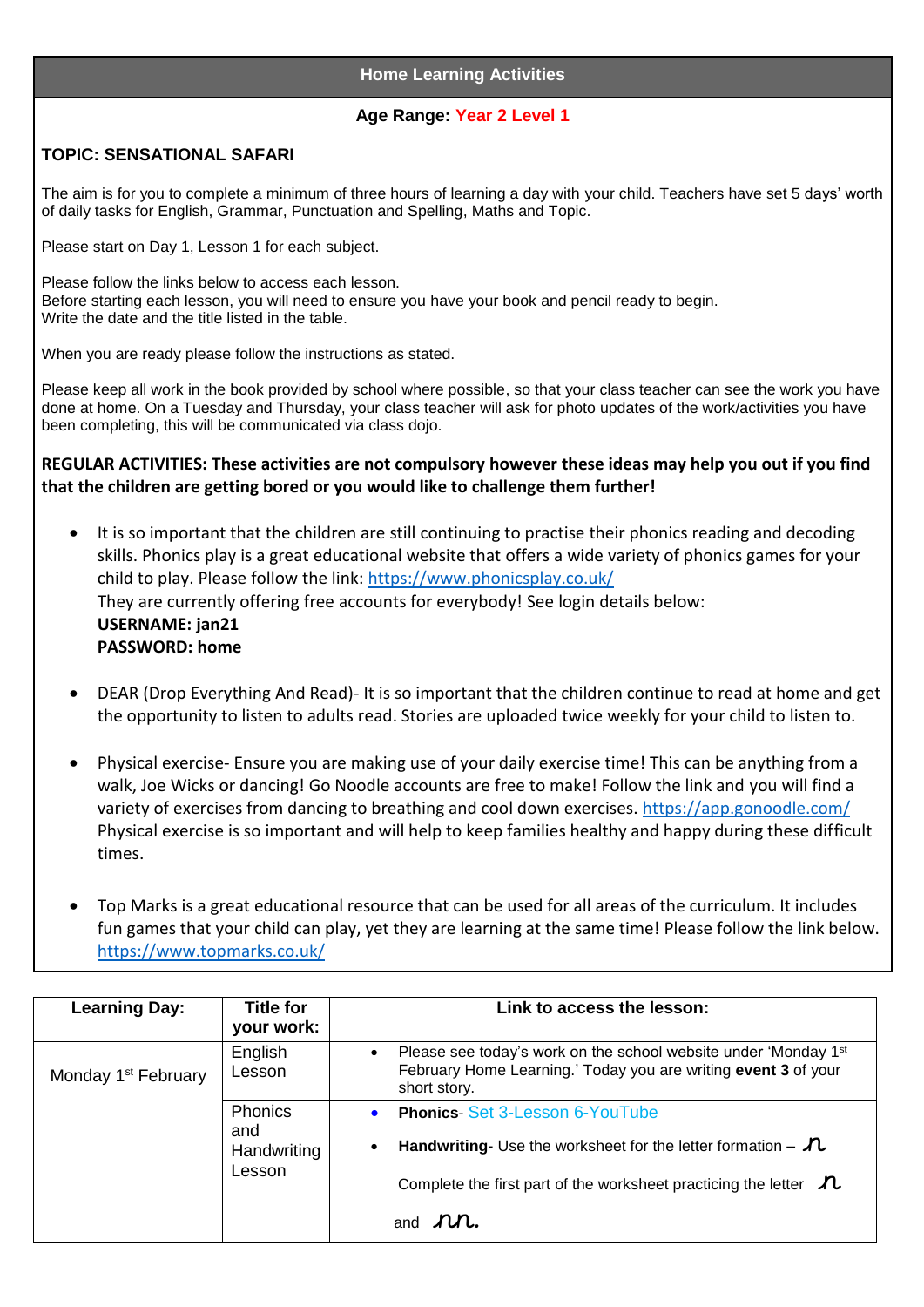|                                   | <b>Maths</b><br>Lesson                  | Watch the video about recognising and naming 3D shapes and<br>$\bullet$<br>complete the worksheet into the book provided.<br>https://vimeo.com/476287832                                                                                                                                                                                                                                                                                                                                                                                                                                                         |
|-----------------------------------|-----------------------------------------|------------------------------------------------------------------------------------------------------------------------------------------------------------------------------------------------------------------------------------------------------------------------------------------------------------------------------------------------------------------------------------------------------------------------------------------------------------------------------------------------------------------------------------------------------------------------------------------------------------------|
|                                   | <b>Topic</b><br>Lesson-<br><b>Music</b> | Please follow the links below to learn more about our unit on<br>'Rhythm and Pulse'. Today's focus is on Rhythms, symbols, patterns<br>and notating songs.<br>https://classroom.thenational.academy/lessons/rhythm-symbols-and-<br>patterns-6mw68t<br>https://classroom.thenational.academy/lessons/notating-songs-<br>74wkad                                                                                                                                                                                                                                                                                    |
|                                   |                                         |                                                                                                                                                                                                                                                                                                                                                                                                                                                                                                                                                                                                                  |
| Tuesday 2 <sup>nd</sup> February  | English<br>Lesson                       | Please see today's work on the school website under 'Tuesday 2nd<br>$\bullet$<br>February Home Learning.' Today you are writing the ending of your<br>short story.                                                                                                                                                                                                                                                                                                                                                                                                                                               |
|                                   | Phonics<br>and<br>Handwriting           | Phonics-Set 3 - Lesson 7-YouTube<br>$\bullet$<br><b>Handwriting-</b> Use the worksheet for the letter formation $-\lambda$ .                                                                                                                                                                                                                                                                                                                                                                                                                                                                                     |
|                                   | Lesson                                  | Complete the second part of the worksheet practicing the letter pairs<br>and words- <b>no</b> , an, nun, none, ninth,                                                                                                                                                                                                                                                                                                                                                                                                                                                                                            |
|                                   |                                         | runner.                                                                                                                                                                                                                                                                                                                                                                                                                                                                                                                                                                                                          |
|                                   | <b>Maths</b><br>Lesson                  | Watch the video about sorting 3D shapes and complete the<br>$\bullet$<br>worksheet into the book provided. https://vimeo.com/477200613                                                                                                                                                                                                                                                                                                                                                                                                                                                                           |
|                                   | Topic<br>Lesson-<br>Geography           | Use the PowerPoint Slides all about Kenya to learn about the<br>$\bullet$<br>location of Kenya on the world map and other key facts.<br>Use the activity sheet 'Passport to Kenya' to draw and label Kenya<br>$\bullet$<br>on the map. Alternatively, use Google Maps to find Kenya:<br>https://www.google.com/maps<br>Then complete the activity sheet 'Kenya Fact File' and write down<br>$\bullet$<br>the key facts that you know/can research all about Kenya. Use the<br>website 'Kiddle' to do your research: https://www.kiddle.co/<br>Always make sure your child is supervised when using the internet. |
|                                   |                                         |                                                                                                                                                                                                                                                                                                                                                                                                                                                                                                                                                                                                                  |
| Wednesday 3rd<br>February         | English<br>Lesson                       | Please see today's work on the school website under 'Wednesday<br>3rd <sup>t</sup> February Home Learning.' Today you are editing and<br>improving your short story.                                                                                                                                                                                                                                                                                                                                                                                                                                             |
|                                   | Phonics<br>and                          | Phonics- Set 3-Lesson 8-YouTube                                                                                                                                                                                                                                                                                                                                                                                                                                                                                                                                                                                  |
|                                   | Handwriting<br>Lesson                   | Handwriting- Use the worksheet for the letter formation $-\lambda$ .                                                                                                                                                                                                                                                                                                                                                                                                                                                                                                                                             |
|                                   |                                         | Complete the first part of the worksheet practicing the letter $\Lambda$ and                                                                                                                                                                                                                                                                                                                                                                                                                                                                                                                                     |
|                                   |                                         | hh.                                                                                                                                                                                                                                                                                                                                                                                                                                                                                                                                                                                                              |
|                                   | <b>Maths</b><br>Lesson                  | Watch the video about recognising and naming 2D shapes and<br>complete the worksheet into the book provided.<br>https://vimeo.com/476288716                                                                                                                                                                                                                                                                                                                                                                                                                                                                      |
|                                   | <b>Topic</b><br>Lesson- Art             | Read through the PowerPoint to learn more about observational<br>drawings. Today we are going to be drawing a pepper. Make sure<br>you use detail and shading!                                                                                                                                                                                                                                                                                                                                                                                                                                                   |
|                                   |                                         |                                                                                                                                                                                                                                                                                                                                                                                                                                                                                                                                                                                                                  |
| Thursday 4 <sup>th</sup> February | English<br>Lesson                       | Please see today's work on the school website under 'Thursday 4th<br>February Home Learning.' Today you are writing a final draft of your<br>short story.                                                                                                                                                                                                                                                                                                                                                                                                                                                        |
|                                   | Phonics<br>and                          | Phonics-Set 3-Lesson 9-Youtube<br>$\bullet$                                                                                                                                                                                                                                                                                                                                                                                                                                                                                                                                                                      |